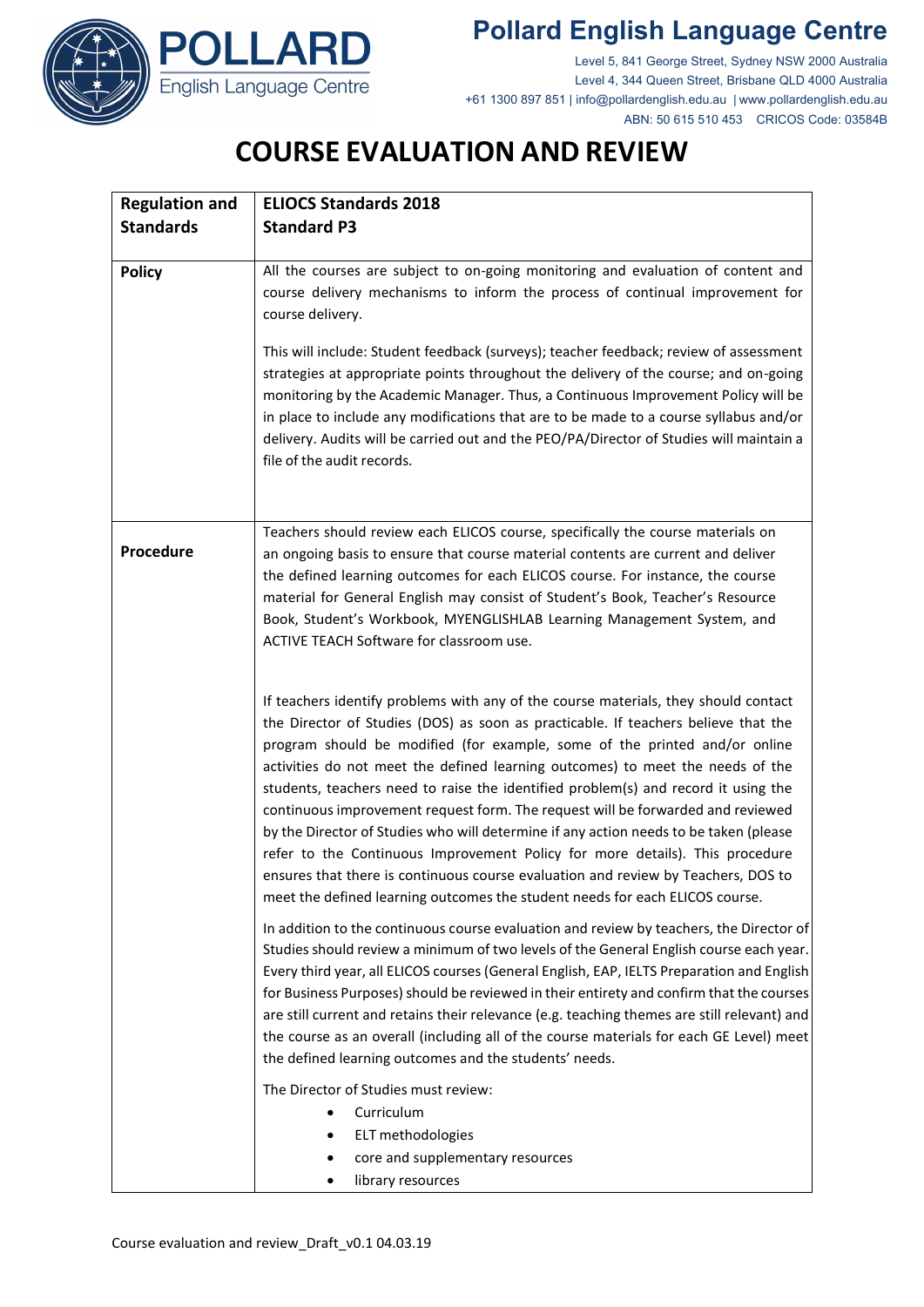

# **Pollard English Language Centre**

Level 5, 841 George Street, Sydney NSW 2000 Australia Level 4, 344 Queen Street, Brisbane QLD 4000 Australia +61 1300 897 851 | info@pollardenglish.edu.au | www.pollardenglish.edu.au ABN: 50 615 510 453 CRICOS Code: 03584B

| assessment activities (formative and summative assessments       |  |  |  |  |  |  |
|------------------------------------------------------------------|--|--|--|--|--|--|
| including short activities, formative tests and summative tests) |  |  |  |  |  |  |

- marketing materials
- student backgrounds and their requirements.

In addition to the above, the following actions must occur:

### Student Feedback

- students complete an end-of-course evaluation survey at the end of each ELICOS course which focuses on academic (i.e. quality of course materials, activities, teaching methodologies etc.) and non-academic matters (i.e. friendliness and helpfulness of teaching and administrative staff). The surveys are collected from students at the end of each ELICOS course.
- course evaluation surveys are forwarded to the DOS for evaluation and review purposes. Issues identified are recorded in the Continuous Improvement register for corrective actions.
- the DOS conducts an exit interview with exiting students to gain overall feedback on the course.
- students are encouraged to provide additional comments and place it in the Suggestion Box. the box is emptied weekly by the Student Services Officer (SSO) and forwarded to the DOS who assesses the responses and actions as required.
- any identified issues will be recorded in the Continuous Improvement Register for corrective action by the DOS.

#### Teacher Feedback

- this feedback is important and an essential component of continuous evaluation and review.
- teachers are best placed to provide feedback on students' needs as they interact face-to-face with them every day.
- at the end of the course teachers complete a Course Evaluation form, suggesting changes they believe is needed to meet the students' needs and educational goals.
- this feedback is analysed by the DOS, discussed at staff meetings and continuous improvement requests addressed and actioned if deemed appropriate.

### Other Stakeholder Feedback

Certain students may be reluctant to give direct feedback to Pollard English die to personal or private reasons. These students may give feedback to their Education agents or non-academic Pollard staff regarding academic/non-academic issues.

It is the responsibility of the DOS to initiate quarterly meetings with education agents and internal staff to capture this feedback. Any issues identified will be recorded in the Continuous Improvement Register.